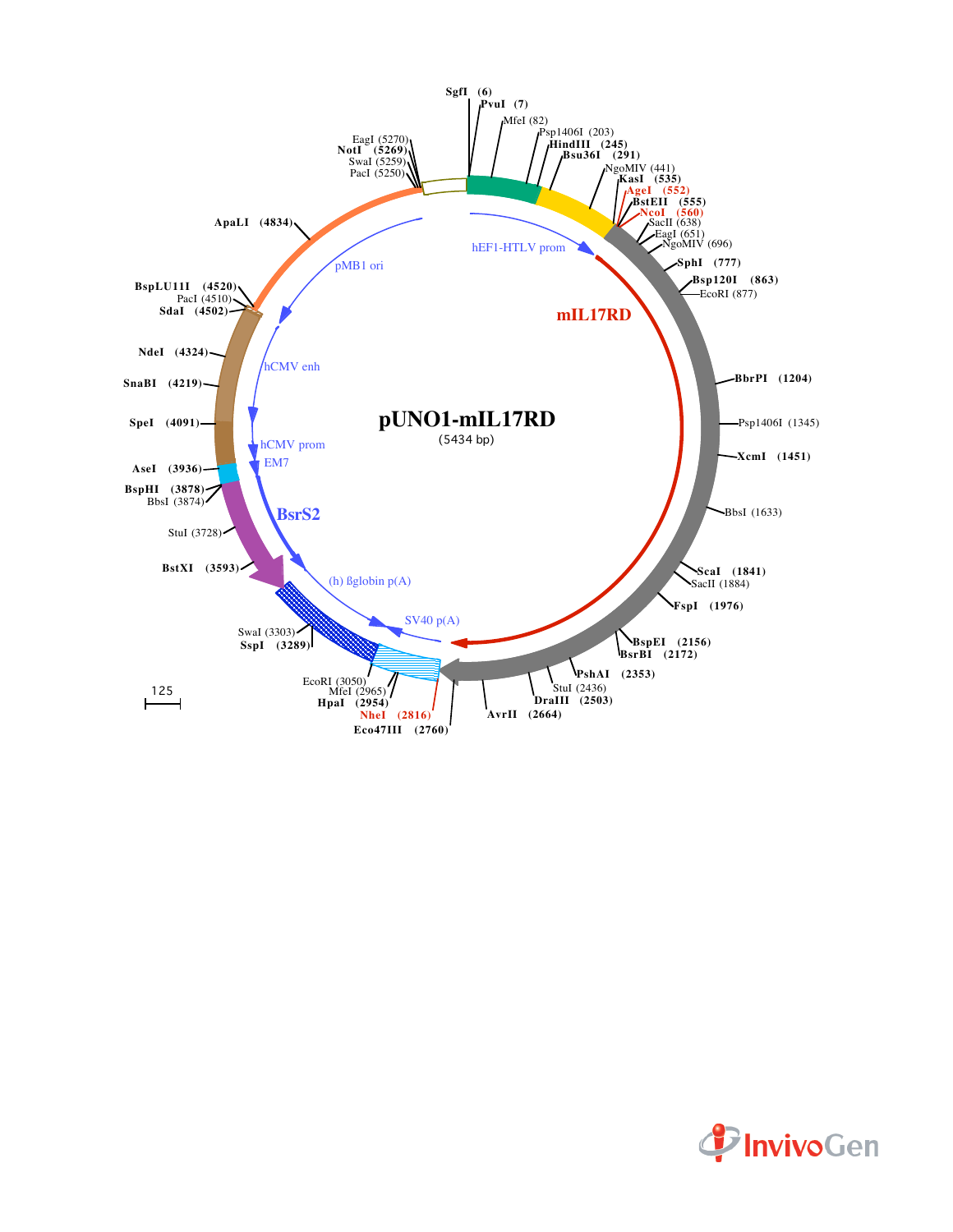**PvuI (7)**

**SgfI (6)** MfeI (82)

|                  | 1 GGATCTGCGATCGCTCCGGTGCCCGTCAGTGGGCAGAGCGCACATCGCCCACAGTCCCCGAGAAGTTGGGGGGAGGGTCGGCAATTGAAC <b>G</b> GGTGCCTA                                                                                                                                                                                                                                                                                                                                                                                                                                                                                                                                                       |
|------------------|----------------------------------------------------------------------------------------------------------------------------------------------------------------------------------------------------------------------------------------------------------------------------------------------------------------------------------------------------------------------------------------------------------------------------------------------------------------------------------------------------------------------------------------------------------------------------------------------------------------------------------------------------------------------|
|                  | 101 GAGAAGGTGGCGCGGGGTAAACTGGGAAAGTGATGTCGTGTACTGGCTCCGCCTTTTTCCCGAGGGTGGGGGAACCGTATATAAGTGCAGTAGTCGCC                                                                                                                                                                                                                                                                                                                                                                                                                                                                                                                                                               |
|                  | Psp1406I (203)<br>$HindIII$ (245)<br><b>Bsu36I</b> (291)                                                                                                                                                                                                                                                                                                                                                                                                                                                                                                                                                                                                             |
|                  | 301 GCCATCCACGCCGGTTGAGTCGCGTTCTGCCGCCTCCCGCCTGTGGTGCCTCCTGAACTGCGTCCGCCGTCTAGGTAAGTTTAAAGCTCAGGTCGAGACC                                                                                                                                                                                                                                                                                                                                                                                                                                                                                                                                                             |
|                  | NgoMIV(441)                                                                                                                                                                                                                                                                                                                                                                                                                                                                                                                                                                                                                                                          |
|                  | NcoI (560)<br><b>BstEII</b> (555)<br>KasI (535)<br>AgeI (552)<br>501 TCTGTTCTGCGCCGTTACAGATCCAAGCTGTGACCGGCGCCTACCTGAGATCACCGGTCACCATGGCCCCGTGGCTGCAGCTCTGCTCCTTCTTCTTCAC<br>1 M A P W L Q L C S F F F T                                                                                                                                                                                                                                                                                                                                                                                                                                                             |
|                  | SacII (638)<br>EagI $(651)$<br>NgoMIV (696)<br>601 TGTCAACGCCTGTCTCAACGGCTCGCAGCTGGCAGTGGCCGCGGGGCGGCTCCGGCCGCGCGGGGGGCGCGGACACCTGTGGCTGGAGGGGAGTGGGCCG<br>V N A C L N G S O L A V A A G G S G R A R G A D T C G W R G V G P                                                                                                                                                                                                                                                                                                                                                                                                                                         |
|                  | SphI (777)<br>701 GCCAGCAGGAACAGCGGACTGCACAACATCACCTTCAGATACGACAACTGTACCACCTACTTGAATCCCGGCGGGAAGCATGCGATTGCTGATGCTCAGA<br>47 A S R N S G L H N I T F R Y D N C T T Y L N P G G K H A I A D A O<br><b>Bsp120I</b> (863) EcoRI (877)                                                                                                                                                                                                                                                                                                                                                                                                                                   |
| 113 <sup>2</sup> | 801 ACATCACCATCAGCCAGTACGCTTGCCACGACCAGGTGGCAGTCACCATTCTTTGGTCCCCAGGGGCCCTTGGCATTGAATTCCTAAAAGGATTCCGAGT<br>80 NITIS Q Y A C H D Q V A V T I L W S P G A L G I E F L K G F R V<br>901 CATCCTGGAGGAGCTGAAGTCGGAGGGCAGACAGTGCCAACAGCTGATTCTAAAGGACCCCAAACAGCTCAACAGCAGCTTCAGAAGGACTGGAATGGAA<br>I L E E L K S E G R Q C Q Q L I L K D P K Q L N S S F R R T G M E<br>1001 TCTCAGCCTTTCCTGAATATGAAATTTGAGACGGATTACTTTGTAAAGATTGTCCCTTTCCCTTCCATTAAAAATGAAAGCAATTACCATCCCTTCTTCT<br>147 SQPFL N M K F E T D Y F V K I V P F P S I K N E S N Y H P F F<br>180F R T R A C D L L L O P D N L A C K P F W K P R N L<br><b>N</b><br><b>College</b><br>S O H G<br>BbrPI (1204) |
| 213              | 1201 CATGCACGTGTCCTTCGACCATGCCCCGCAGAACTTCGGCTTCCGTGGCTTCCATGTTCTCTATAAGCTCAAGCACGAAGGCCCCTTCAGGCGGAGGACT<br>M H V S F D H A P O N F G F R G F H V L Y K L K H E G P F R R R T<br>Psp1406I (1345)<br>1301 TGCAGGCAGGACCAGAATACAGAGACAACCAGCTGCCTCCTCCAAAACGTTTCTCCAGGGGACTATATCATTGAGCTGGTGGATGACAGCAACACCACCA                                                                                                                                                                                                                                                                                                                                                       |
|                  | 247 CRODONTETTS CLLONVS PGDY I I ELVDDS NTT<br>XcmI (1451)                                                                                                                                                                                                                                                                                                                                                                                                                                                                                                                                                                                                           |
| 313 <sup>2</sup> | 1401 GGAAAGCTGCTCAGTATGTGGTGAAGTCAGTGCAGTCTCCCTGGGCTGGACCCATCAGAGCTGTGGCCATCACTGTGCCTCTGGTTGTCATATCTGCGTT<br>280 R K A A Q Y V V K S V Q S P W A G P I R A V A I T V P<br>- L<br>V V<br>A T L F T V M C R K K Q Q E N I Y S H L D E E<br>SPE<br>SSTYAAA                                                                                                                                                                                                                                                                                                                                                                                                              |
|                  | BbsI (1633)<br>1601 CTCCCCAGAGACAGGCTCCGGCCTCAGCCCAAGGTCTTCCTCTGCTACTCCAATAAAGATGGCCAGAATCACATGAACGTGGTCCAGTGTTTCGCCTATT<br>P O P K V F L C Y S N K D G O N H M N V V O C F A Y<br>$347$ L P<br><b>R</b><br>L R<br>D<br>- R<br>1701 TCCTGCAAGATTTCTGTGGCTGTGAGGTGGCTCTGGACTTGTGGGAAGATTTCAGCCTCTGCAGAGAGGGGCAGAGAGAATGGGCCATTCAGAAGATCCA<br>LODF C G C E V A L D L W E D F S L C R E G O R E W A I<br>0 K I H<br>Scal (1841)<br>SacII (1884)                                                                                                                                                                                                                         |
|                  | 1801 CGAGTCCCAGTTCATCATTGTCGTGTGCTCCAAAGGCATGAAGTACTTTGTAGATAAGAAGAACTTCAGACACAAAGGAGGCAGCCGCGGGGGGGCGAAGGCCGA<br>413 E S O F I I V V C S K G M K Y F V D K K N F R H K G G S R G E A O<br>FspI (1976)                                                                                                                                                                                                                                                                                                                                                                                                                                                               |
|                  | 1901 GGCGAGTTCTTCCTGGTGGCCGTGGCAGCCATTGCTGAGAAGCTCCGTCAGGCCAAGCAGAGCTCATCTGCCGCACTGCGCAAGTTCATCGCCGTCTACT<br>447 GEFFL VAVAAIAEKL R QAK Q S S S A A L R K F I A V Y<br>2001 TCGATTATTCCTGTGAAGGGGATGTACCCTGCAGCCTGGACCTGAGCACCAAGTACAAGCTCATGGACCACCTTCCTGAGCTCTGTGCCCATCTGCACTC<br>480F D Y S C E G D V P C S L D L S T K Y K L M D H L P E L C A H L H S                                                                                                                                                                                                                                                                                                           |
|                  | $BspEI$ (2156)<br><b>BsrBI</b> (2172)<br>513 GEQEVLGQHPGHSSRRNYFRSKSGRSLYVAICN<br>2201 ATGCACCAGTTTATTGATGAGGAGCCTGACTGGTTTGAGAAGCAGTTTATACCCTTCCAACATCCCCCTGTGCGCTACCAGGAGCCAGTCCTGGAGAAAT<br>547 M H O F I D E E P D W F E K O F I P F O H P P V R Y O E P V L E K                                                                                                                                                                                                                                                                                                                                                                                                 |
|                  | PshAI (2353)<br>2301 TTGACTCAGGCTTGGTTTTAAATGATGTCATAAGCAAACCAGGGCCAGAGAGTGACTTCTGTCGGAAAGTCGAGGCTTGTGTACTTGGGGCCGCTGGGCC<br>580▶F D S G L V L N D V I S K P G P E S D F C R K V E A C V L G A A G P<br>StuI $(2436)$                                                                                                                                                                                                                                                                                                                                                                                                                                                |
|                  | 2401 AGCCGACTCTTATTCATACCTGGAGAGTCAGCATGTAGGCCTGGACCAAGACACTGAGGCCCAGCCCTCCTGTGATAGTGCCCCTGCCTTGCAGCCCCTG<br>613 A D S Y S Y L E S Q H V G L D Q D T E A Q P S C D S A P A L Q P L                                                                                                                                                                                                                                                                                                                                                                                                                                                                                   |
|                  | DraIII (2503)<br>647 L H A V K A G S P S E M P R D S G I Y D S S V P S S E L S L P L M                                                                                                                                                                                                                                                                                                                                                                                                                                                                                                                                                                               |
|                  | AvrII (2664)<br>680ME G L S P D O I E T S S L T E S V S S S S G L G E E D P P T L P S K                                                                                                                                                                                                                                                                                                                                                                                                                                                                                                                                                                              |